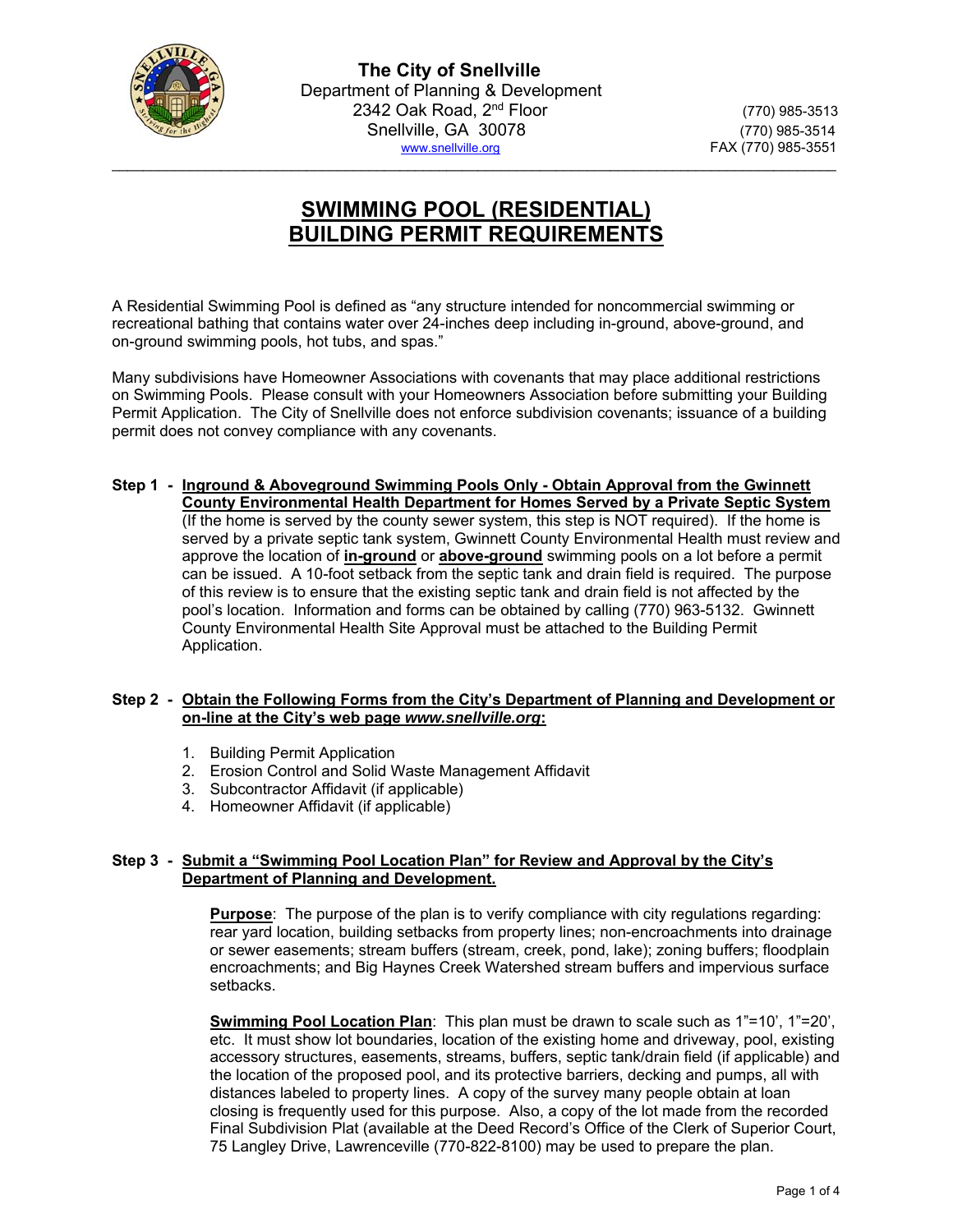#### **SWIMMING POOL (RESIDENTIAL) BUILDING PERMIT REQUIREMENTS (cont.)**

**General Location Information**. Pools and their associated structures such as decking (wood, concrete, etc.), pumps, and diving boards cannot be located on vacant lots, in easements, or in stream buffers. They must be located in the rear yard, setback at least five (5) feet from any side or rear property line and at least the front setback distance from all streets on corner lots. Encroachments into stream buffers are not permitted.

**Residential Drainage Study ("RDS").** Based on site conditions, an RDS may also be required prior to the application for Swimming Pool Building Permit. Such study shall include the preparation of a Residential Drainage Plan ("RDP") in accordance with Article 10.5 of the Development Regulations. In locations where septic tanks and drain fields exist, the RDP must also be approved by the Gw. Co. Dept. of Environmental Health. A \$250 review fee shall accompany the RDS/RDP (3 originals). A Certificate of Completion shall be issued for the structure upon receipt of written certification from the homeowner's/builder's design professional stating that the provisions of improvements required by the RDP or as a result of the RDS have been field verified.

**Protective Barriers/Enclosures**. Please contact the City's Building Inspector for specific protective barrier/enclosure information and requirements.

- **Inground** pools must have at least a 4-foot high protective barrier surrounding the pool.
- **Aboveground** or **onground** pools at least 4 feet high do not require a protective barrier. This is because the wall of the pool serves as the 4-foot barrier as long as the ladder or steps are capable of being secured, locked or removed to prevent access, or if the ladder or steps are surrounded by a barrier at least 4 feet high. However, if these type pools are less than 4-feet high, a protective barrier must be provided so that the total barrier height is at least 4-feet. **Barrier Openings and Access Protection**. Openings in any barrier shall not allow passage of a 4-inch diameter sphere. All access gates to the pool shall be selfclosing and self-latching and shall be equipped with a locking device.
- **Fences in 100-Year Floodplains**. Although allowed, they must have openings sufficiently large enough to pass water and debris.

## **Step 4 - Submit "Swimming Pool Details" for Review and Approval by the City's Department of Planning and Development.**

**Purpose**: The purpose of the details is to verify compliance with the International Swimming Pool and Spa Code.

**Swimming Pool Details**: This details and plan must be drawn to scale such as 1"=10', 1"=20', etc. and must include details for: a) safety barrier fencing; b) plumbing and mechanicals; c) pump equipment and filtration; and d) drains. Three (3) sets of detailed plans are required.

**Obtain Building Permit at the City's Department of Planning and Development**. Submit the Building Permit Application, Erosion Control and Solid Waste Management Affidavit, Residential Swimming Pool Construction Affidavit, approved "Swimming Pool Location Plan", Gwinnett County Environmental Health Site Approval (if applicable), RDS/RDP, and detailed Swimming Pool Plans (3 original copies) and permit/C.O. fee. The fee, rounded to the nearest dollar, is calculated as follows: \$50 for aboveground or onground pools and \$100 for inground pools. Fees must be paid at time of permit issuance. Post the Building Permit Card on-site and visible from the street (a minimum of five (5) feet above ground). The approved "Swimming Pool Location Plan" must also be present on-site.

**Other Information and Inspections**. The Building Permit includes electrical and plumbing installation inspections (if applicable). Therefore, a separate permit for this work is not required. State licensed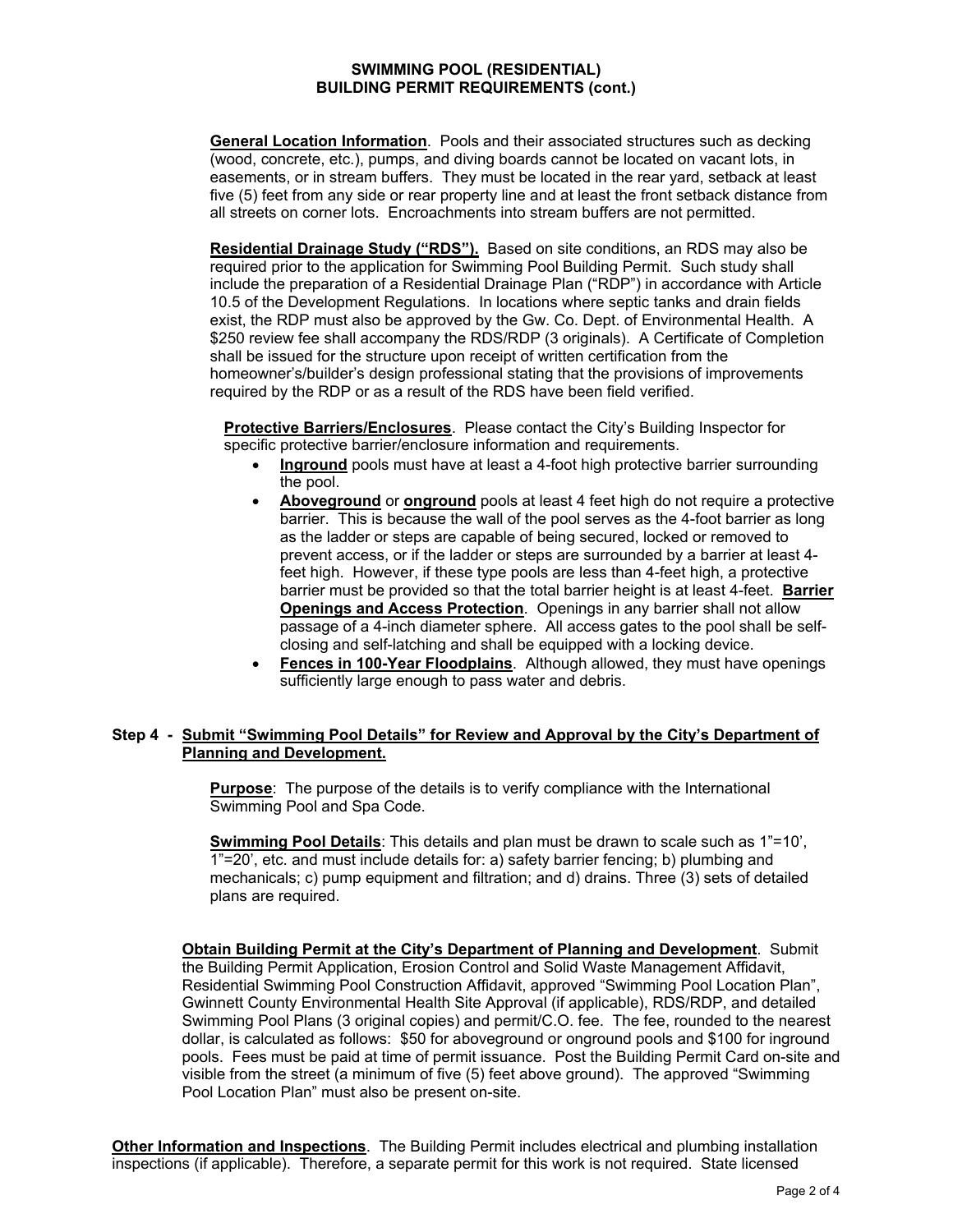electrical and mechanical subcontractors must submit a Subcontractor Affidavit form to the City's Department of Planning and Development at least 24-hours prior to requesting inspections. Homeowners installing electrical and mechanical systems themselves must submit a Homeowner Affidavit.

Inspections are requested by calling (770) 985-3513. The following inspections must be successfully passed and a Certificate of Occupancy (C.O.) issued prior to pool use or occupancy:

- Site Location, Erosion & Sediment Control, Temporary Protective Barriers, and Reinforcing Steel or Basket Inspection.
- Electrical Light Bonding Inspection; Air Test Inspection of Pool Pump Lines; and Electrical Rough-In Inspection.
- Mechanical Inspection (if pool is heated with gas).

# **SWIMMING POOL (RESIDENTIAL) BUILDING PERMIT REQUIREMENTS (cont.)**

 Final Inspection. This inspection includes final electrical, structural and mechanical (as applicable). Installation of permanent barriers and alarms verified. If successfully passed, a Certificate of Occupancy (C.O.) can be issued and the pool can be used.

The final inspection includes a final electrical inspection. Prior to use or occupancy, a final inspection must be scheduled, successfully passed, and a Certificate of Occupancy obtained.

**Sewer System Connection**. National and State water quality laws do not allow pools to be connected to the sanitary sewer system. The concentration of chlorine in the water would harm the safe operation of the sewer treatment system.

**Draining a Pool**. City and County law does not address whether or not a pool may be drained onto private property. However, it is recommended that one be a good neighbor and seek approval if one drains a pool onto a neighbor's property. It is possible that Georgia nuisance laws may cover this through the filing of a private lawsuit.

# **SWIMMING POOL LOCATION PLAN**

The Department of Planning & Development requires a Swimming Pool Location Plan (SPLP) to be submitted in order to obtain a Building Permit for swimming pools on residential lots.

The SPLP must be approved prior to the issuance of a Building Permit for the pool. An SPLP is submitted to the Department of Planning & Development for review and approval to ensure that the rear yard location and accessory structure setback requirements are met and that easements are kept free and clear of encroachments.

The SPLP does not have to be drawn by a surveyor or an engineer, however, it must be drawn "to scale" using either an engineer or architect's scale (1"=10', 1"=20', etc.). Approval of an SPLP makes the property owner and contractor aware of location constraints on a lot.

An SPLP should show the following (as applicable) on the plan:

- $\checkmark$  Boundary lines of the lot with distances;
- $\checkmark$  Location and names of all abutting streets or other street rights-of-way;
- $\checkmark$  Minimum required front building setback lines with dimensions;
- $\checkmark$  Minimum required 5-foot accessory structure setback from side and rear property lines;
- $\checkmark$  Self-closing and self-latching gate equipped with a locking device;
- $\checkmark$  Pump, equipment structures and decking;
- $\checkmark$  Septic tank and drain field (if applicable);
- $\checkmark$  Height, type and location of required pool fencing;